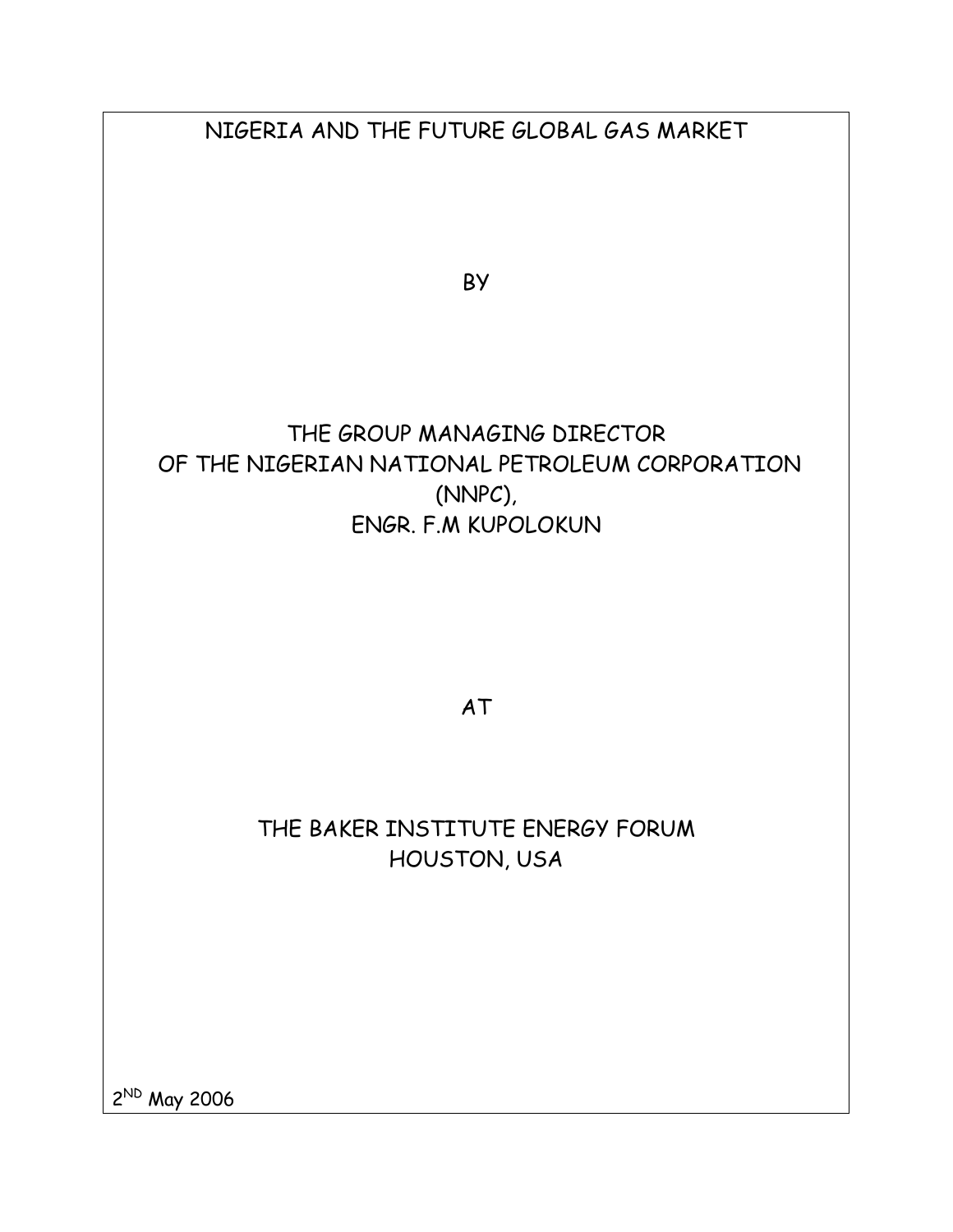# **Nigeria and the Future Global Gas Market by the Group Managing Director of the Nigerian National Petroleum Corporation,(NNPC), Engr. F.M Kupolokun at the Baker Institute Energy Forum, Houston, USA**

# PROTOCOL

Distinguished Ladies and Gentlemen,

It is a great honour for me to deliver this presentation at the Baker Institute Energy Forum. I will like to express gratitude to the two great institutions, The James A. Baker III Institute for Public Policy, Rice University and the Center for Energy Economics, Bureau of Economic Geology, Jackson School of Geosciences, The University of Texas At Austin, co-sponsoring this lecture.

NNPC shares the goals of the Baker Institute Energy Forum in serving the need to improve understanding of the complex political, cultural, religious, economic, and social forces that influence open access to energy resources and their equitable distribution.

Many senior statesmen and energy industry leaders have visited the Baker Institute Energy Forum to discuss a variety of public policy issues with its members including President Olusegun Obasanjo of Nigeria in November 2003. President Obasanjo discussed his vision for Africa and various initiatives to ensure peace, stability and economic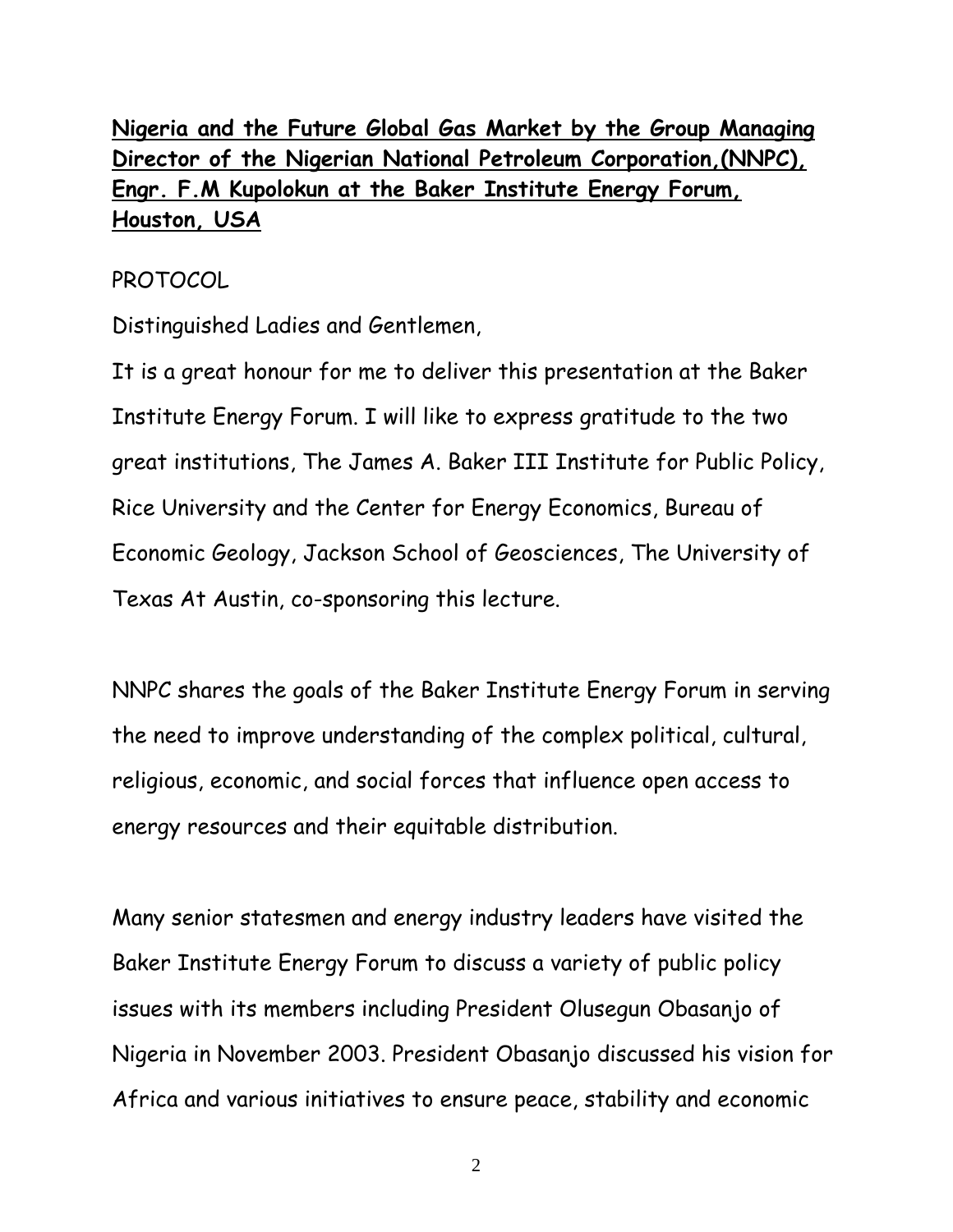growth in Africa and in Nigeria in particular. Indeed, he discussed the fundamental but difficult institutional reforms and Governments determination to 'leave a lasting legacy in terms of a solid foundation for sustainable socio-economic transformation.' It is my delight to address this august gathering on the Nigeria Oil and Gas Sector Reform within the context of the President economic reforms agenda with specific focus on the Nigeria Gas sector and Nigeria's initiatives to meet increasing global energy demand whilst at the same time driving Nigeria's economic growth.

# **Overview of the Energy Industry**

The world has continued to witness sustained band shift in crude oil and gas prices since 2004 and this has triggered major changes in the global energy landscape. The high prices are likely to be sustained in view of continued robust global economic growth and unrelenting oil demand growth in recent years particularly in Asia. Whilst average global oil demand growth from 2002 - 2025 is estimated at about 2%, demand in Asia is forecast at about 4%.

Similarly, the short/medium term imbalance between global LNG demand and supply also suggests that high gas prices may be sustained unless the proposed capacity additions mature. Therefore, rapid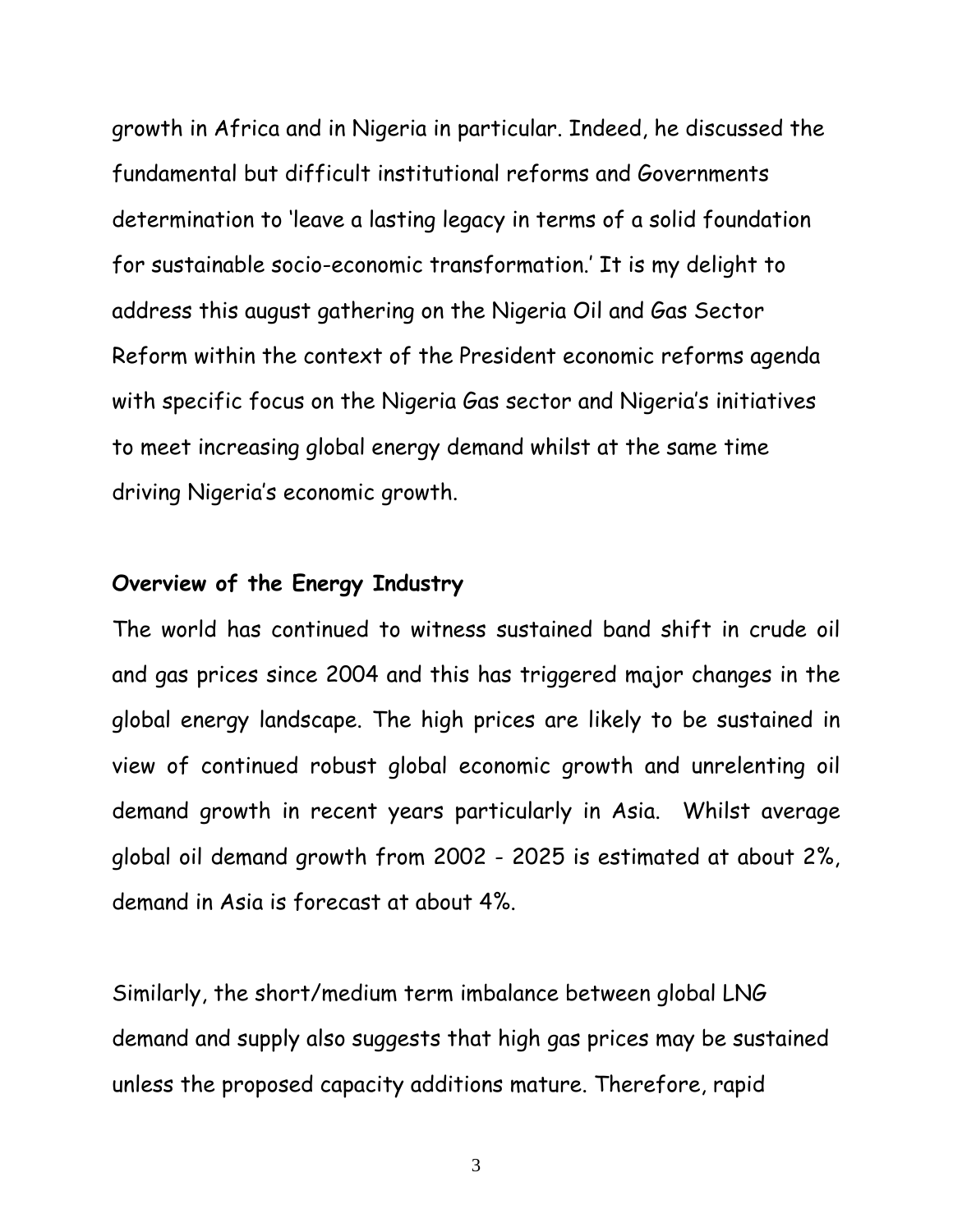capacity additions in oil and gas are key to ensuring stability and easing the current situation.

Nigeria's aspiration is aligned with global energy needs. It focuses on delivering significant capacity additions in both crude oil and natural gas. Specifically, the targets are to grow crude oil reserves to 40 billion barrels and production capacity to 4.5 mmb/d in 2010, maximize oil and gas sector value to the economy, and transit from an oil industry to an integrated oil and gas industry. Other aspirations include creating as much revenue from gas as oil within the decade, addressing environmental issues, developing the domestic gas market and creating new industries out of the old oil industry.

In line with these aspirations, reserves have grown steadily to over 35 billion of which over 7 billion barrels of oil and 19 tcf of gas have been discovered from the deepwater since 1996. In addition, crude oil production capacity addition has been steady and in deed, over 500,000 b/d will be added in 2006 alone.

The Nigerian economy which is heavily dependent on oil revenue has had a disproportionate low contribution to GDP (30%) and economic development as the industry has hitherto not catalyzed commensurate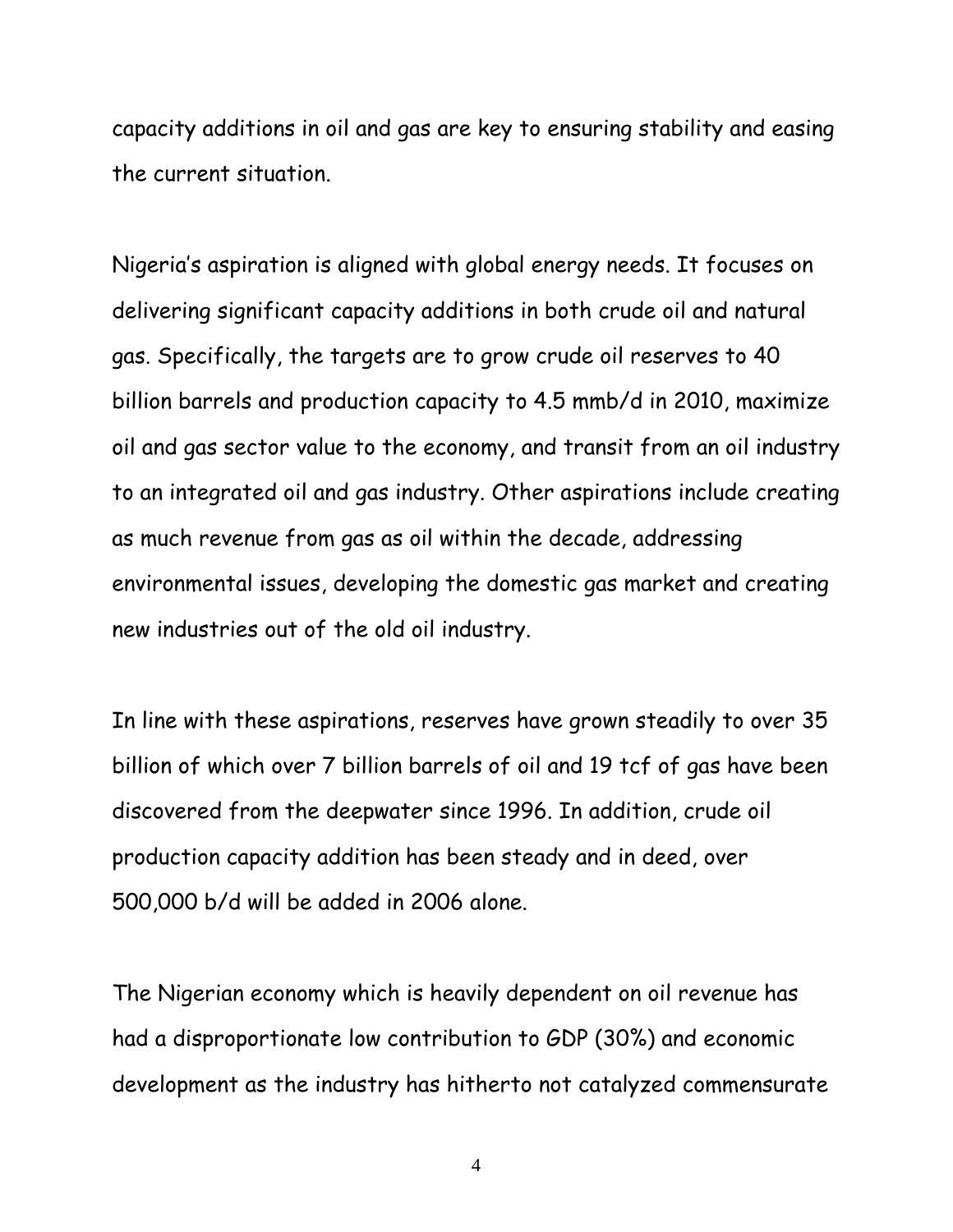economic activity. Addressing this disconnect is therefore an imperative

Africa's economy emancipation cannot be divorced from Nigeria's economic revival. Nigeria is the most populous black country. One out of every five African is a Nigerian. In essence, realigning the industry is vital to economic revival in Nigeria and ensuring regional stability

# **Delivering Economic Growth**

There are three key levers to delivering economic growth in most economies. These are: sustained investment inflows; stimulation of growth in domestic labour and capital; and emplacement of institutional reforms and efficient industry. The Nigerian oil and gas industry has significant potential to impact on these 3 levers.

#### Investment Inflows

The industry's investment outlay is estimated at about \$67 billion for the next 4 years (2005-2008) compared to about \$80 billion between 1990 and 2004. This proposed investment is expected to generate about \$30 billion annually at a crude oil price of \$30/bbl.

# Stimulating growth in domestic labour and capital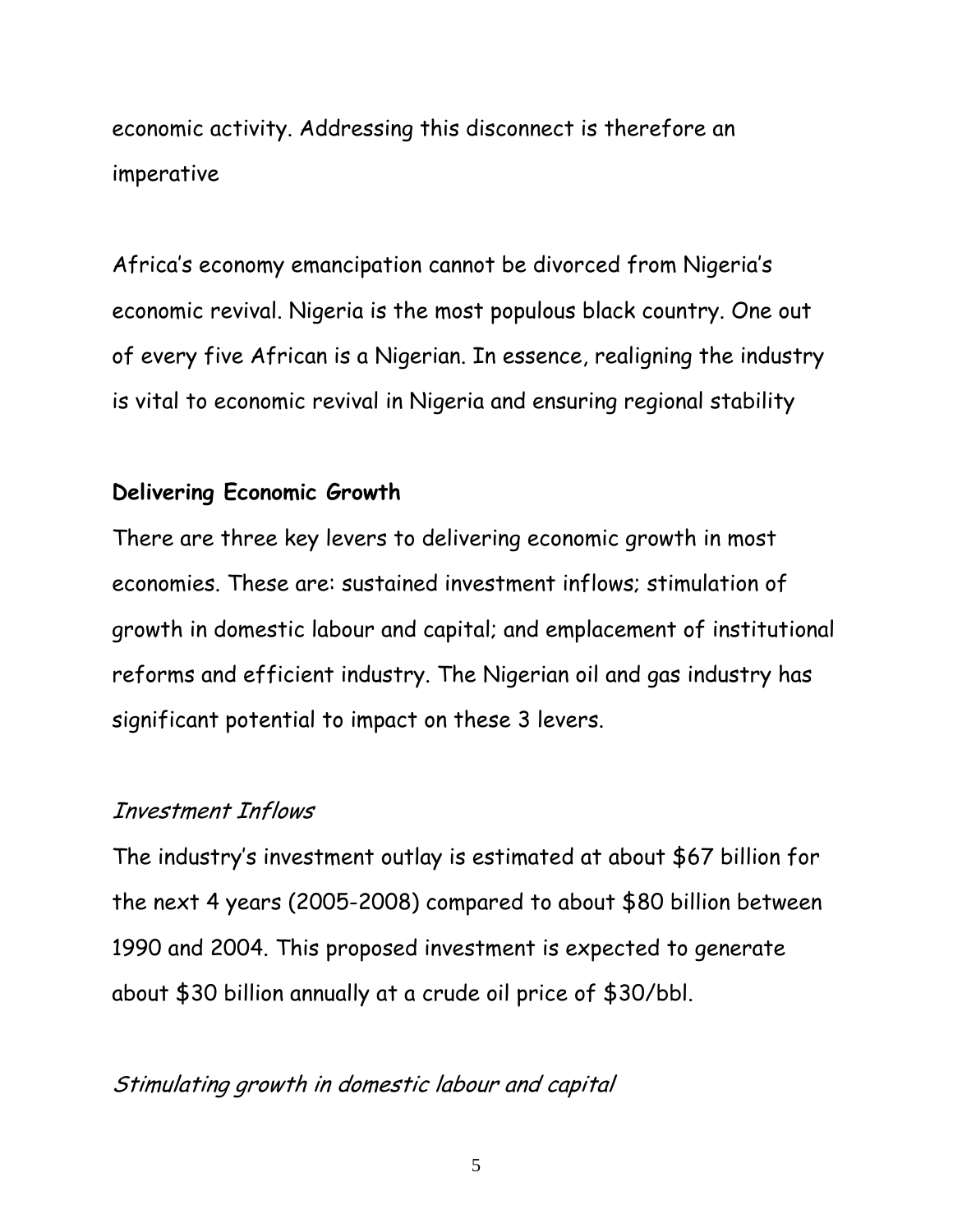In addition, understanding the breakdown of annual industry spend of about \$12 billion has provided a basis for developing a national content agenda which aims at stimulating local labour and capital. The strategy is to leverage the transferability of the industry focus areas of engineering, fabrication and materials and to exploit the linkages to key service sectors such as banking, shipping etc as basis for growth.

Equally cross sectoral linkages are being perceived to deliver these aspirations an example being the ethanol production program that is expected to link the oil industry with the agriculture sector. The Ethanol project will reduce domestic use of petrol, freeing more crude oil for export and position Nigeria for the development of green fuels.

# Emplacement of institutional reforms and efficient industry

Additionally, the industry through the work of the Oil and Gas Implementation (OGIC) is undergoing restructuring which is aimed at separation of roles and providing clarity on the functions of the Ministry, and the National Oil Company and the Regulator.

• NNPC Transformation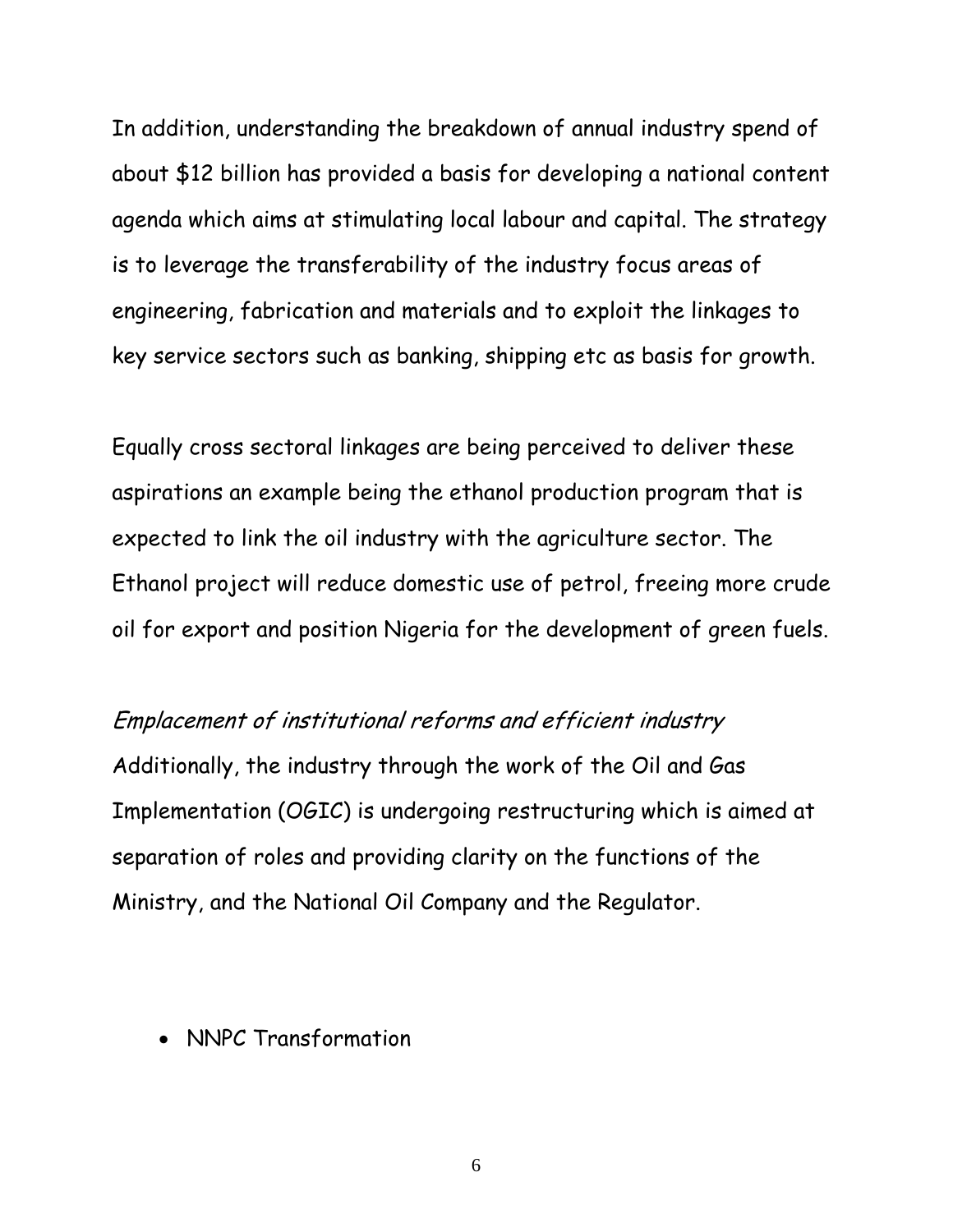Similarly, NNPC is transforming rapidly through the Project PACE. PACE is an acronym for Positioning, Aligning, Creating and Enabling. The objective is to ensure that NNPC evolves as a high performing National Oil Company. Project PACE also focuses on delivering and sustaining best practices in asset and hydrocarbon management within the Corporation and the requisite human capacity development. Significant process re-engineering is ongoing across the Corporation leading to improved MIS systems and IT transformation, establishment of the industry emarket place, and Joint Qualification System (JQS). The leadership of NNPC has also been strengthened through new recruitments.

#### • Downstream Reform

Equally, the downstream oil sector has been deregulated while price liberalization is being implemented for prime products. Furthermore, the price modulator which is a self adjusting petroleum prices mechanism has also been put in place. In addition, the planned privatization of refinery/petrochemical plants is ongoing. Also, some domestic facilities are been made available for third parties on an open access non discriminating basis. In summary, the reforms in the Nigerian downstream oil sector have resulted in stability in domestic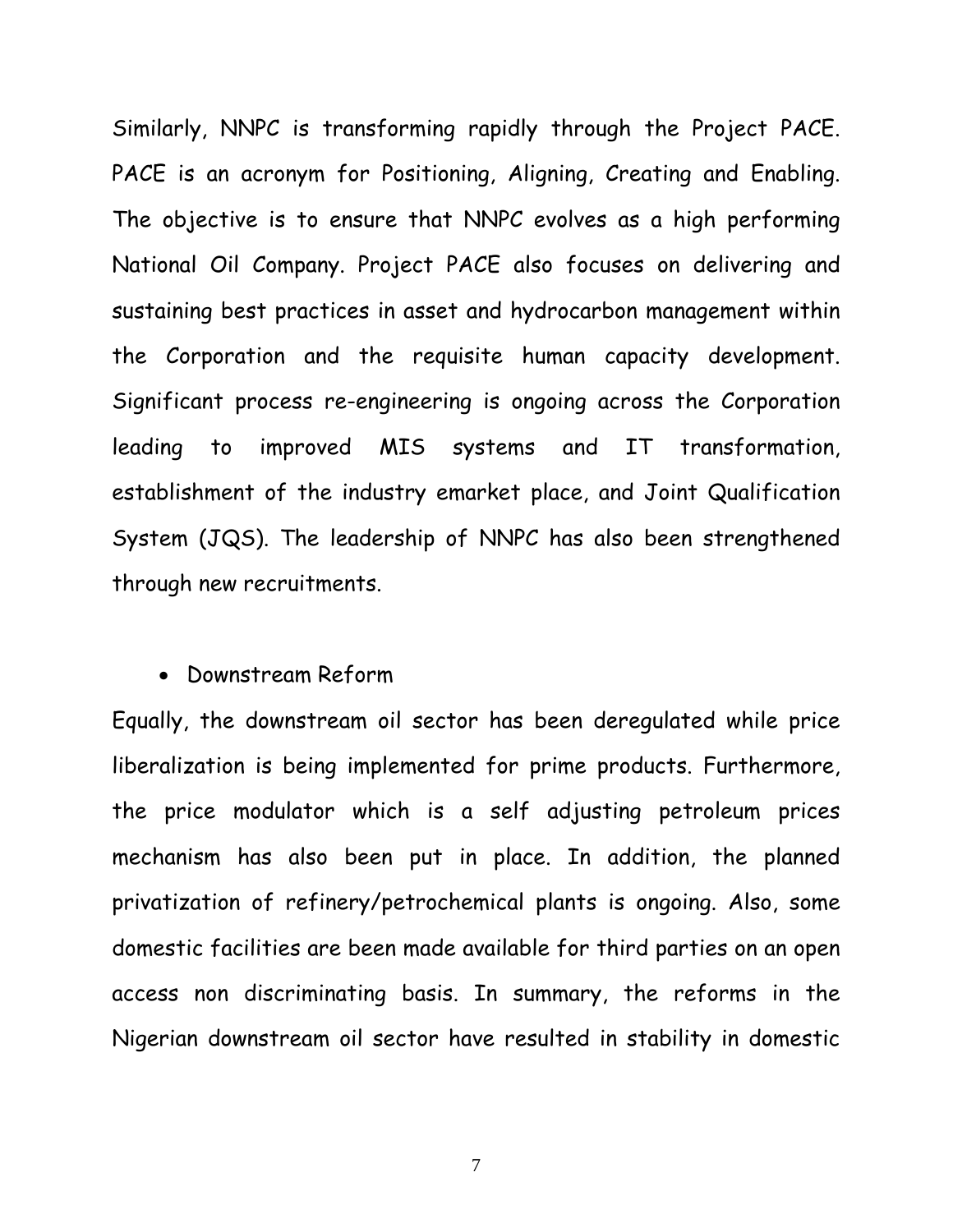energy supplies putting an end to the chaos of the past and the attendant socio-economic disruptions due to products scarcity.

# **Nigerian Gas Sector and Economic Growth**

Nigeria has a gas reserve of about 184 tcf high quality- sweet gas the discovery of which was incidental to oil exploration. Even at that, the Country has the  $7<sup>th</sup>$  largest gas reserves in the world. However, five key barriers have delayed the pace of its growth and economic impact to date. These are: pricing, fiscal terms, institutional and infrastructural arrangements, legal and regulatory framework and Financing

# **Strategic Intervention to Reposition Nigerian Gas**

To address the above barriers, a four- pronged approach was initiated in order to reposition the gas sector. These are: the development of a Natural Gas Policy, Legislative Reviews, Fiscal Reforms, and a Gas Master Plan.

The Natural Gas Policy is aimed at promoting a public-private sector partnership for the orderly and rapid commercialization of Nigeria's natural gas resources for the development and diversification of the domestic economy. It is also aimed at recovering maximum revenue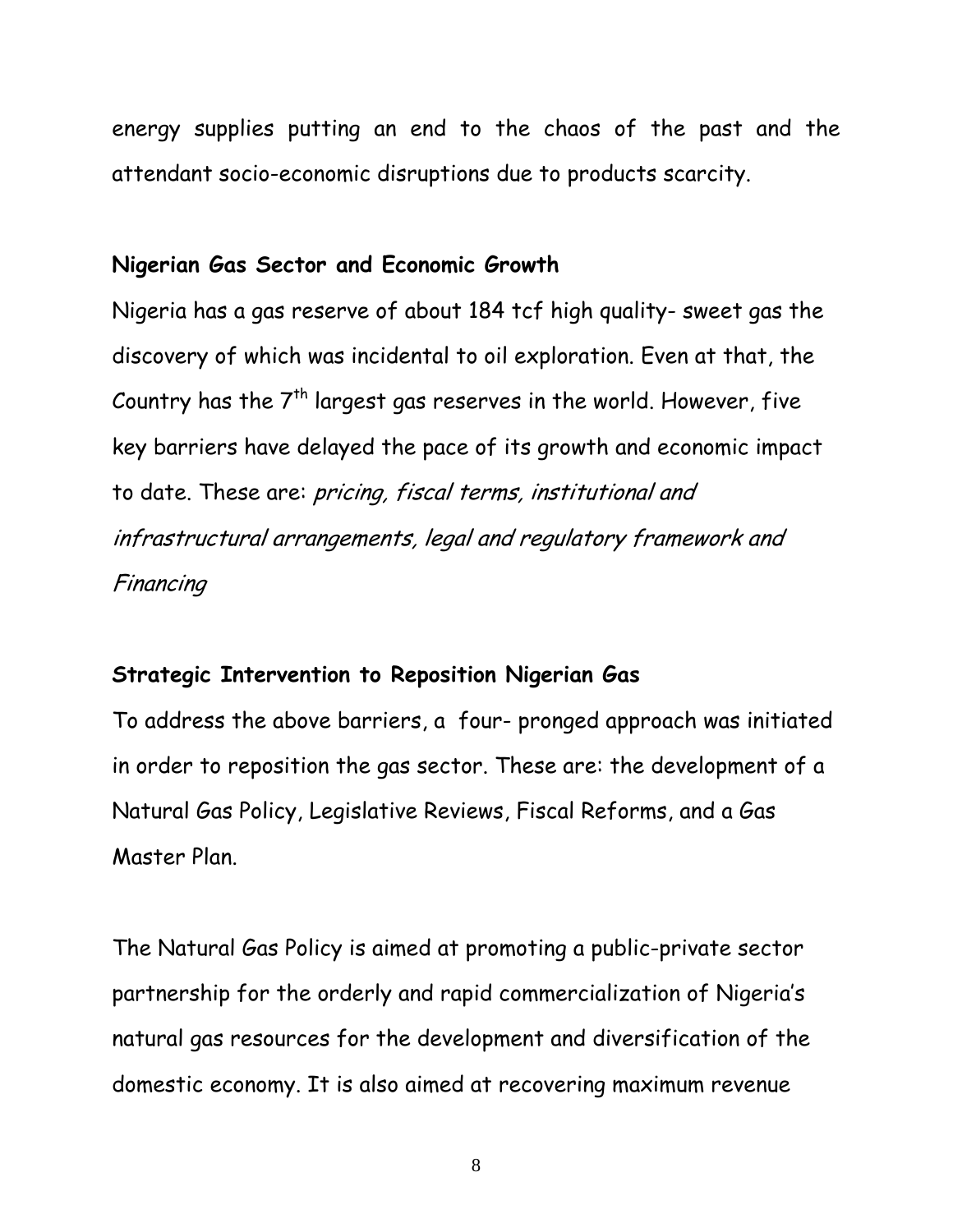possible from gas utilization. The Downstream Gas Act addresses the legal, regulatory, institutional and policy constraints to investment in the Nigerian downstream gas sector.

In the same vein, the Fiscal reform deals with the development and legislation of a new fiscal regime for gas projects that is simple and flexible and that will ensure that Nigeria receives an appropriate share of the economic rent generated from the production and utilization of natural gas resources. The proposed fiscal system is anchored on the principle of sustainability that will stimulate participation of new players and ensure that government revenues are aligned with expenditure in the sector for broader economic growth

Lastly, the Gas Master Plan is being developed to provide a framework for Nigeria to maximize value from its gas resources through leveraging the multiplier effect of gas in the domestic economy and optimizing Nigeria's share in the high value export market. The Gas Master Plan is to facilitate timely and cost effective gas capacity additions to meet unprecedented global and domestic gas demand.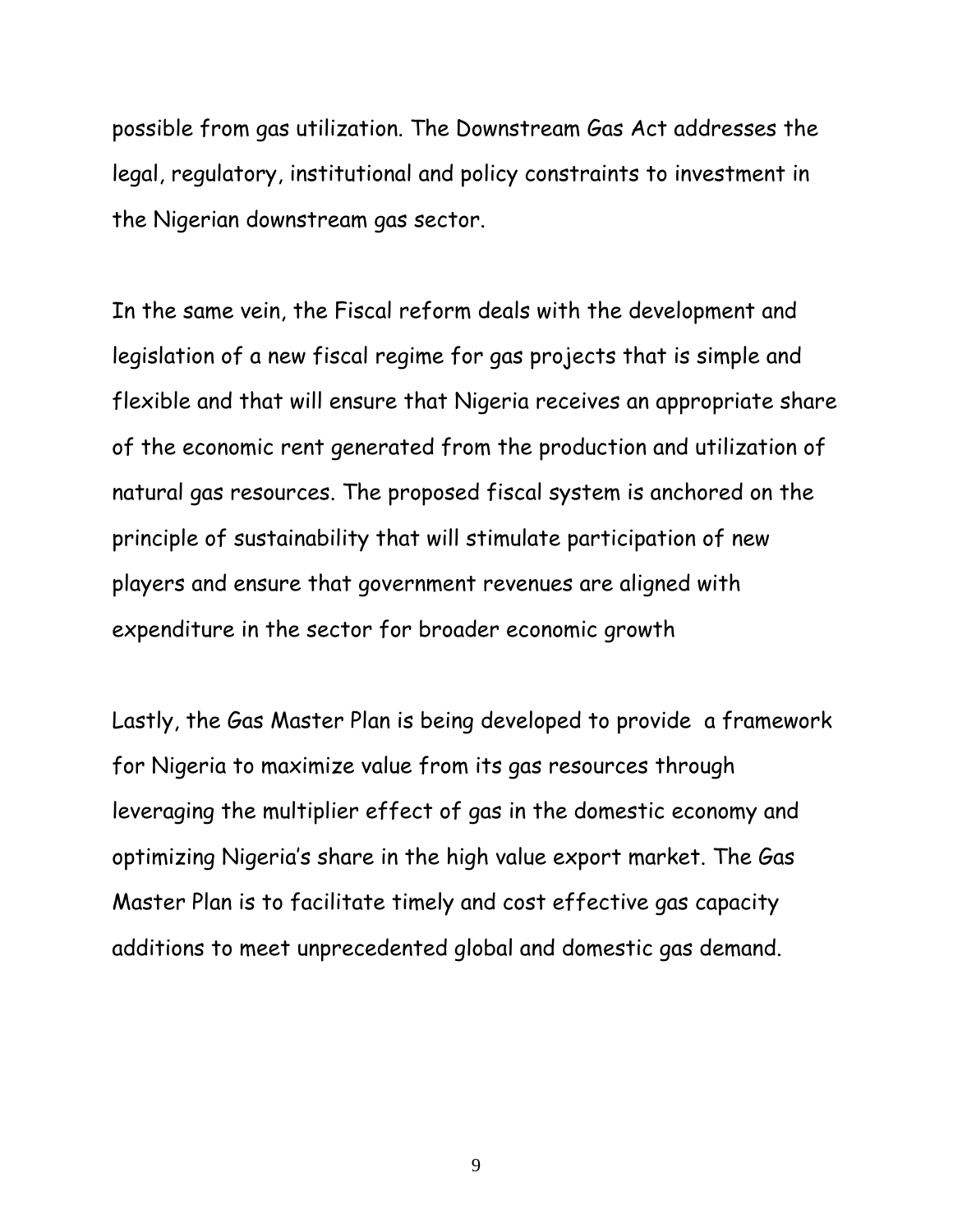#### **Evolving Success Stories in the Nigerian Gas Sector**

Tremendous progress has been made in the gas sector in the last few years. Nigeria is growing LNG capacity rapidly and on course to having about 30% of total Atlantic LNG capacity by 2010. The Nigerian LNG capacity additions are expected to increase to about 30mtpa by 2012..

In the same vein, significant progress is being made on the Olokola (OK) LNG project which is expected to deliver 22 mtpa LNG capacity to global gas market from 2010 and subsequently an additional 11 mtpa.

Similarly, the Brass LNG project with 10 mtpa capacity is going on satisfactorily with the Front-End Engineering Design (FEED) nearing completion and Final Investment Decision (FID) planned for the end of 2006 while the  $1<sup>st</sup>$  cargo is billed for the  $4<sup>th</sup>$  quarter of 2010.

Additionally, gas is being leveraged as the fuel to power Nigeria's economy. Already, 15 new gas fired plants are under construction and will add over 7gigawatts of electricity to the national grid. Consequently, power sector growth is expected to translate into an increase in gas demand from less than 1 bcf/d in 2005 to about 3 bcf/d in 2009 representing over 50% annual growth.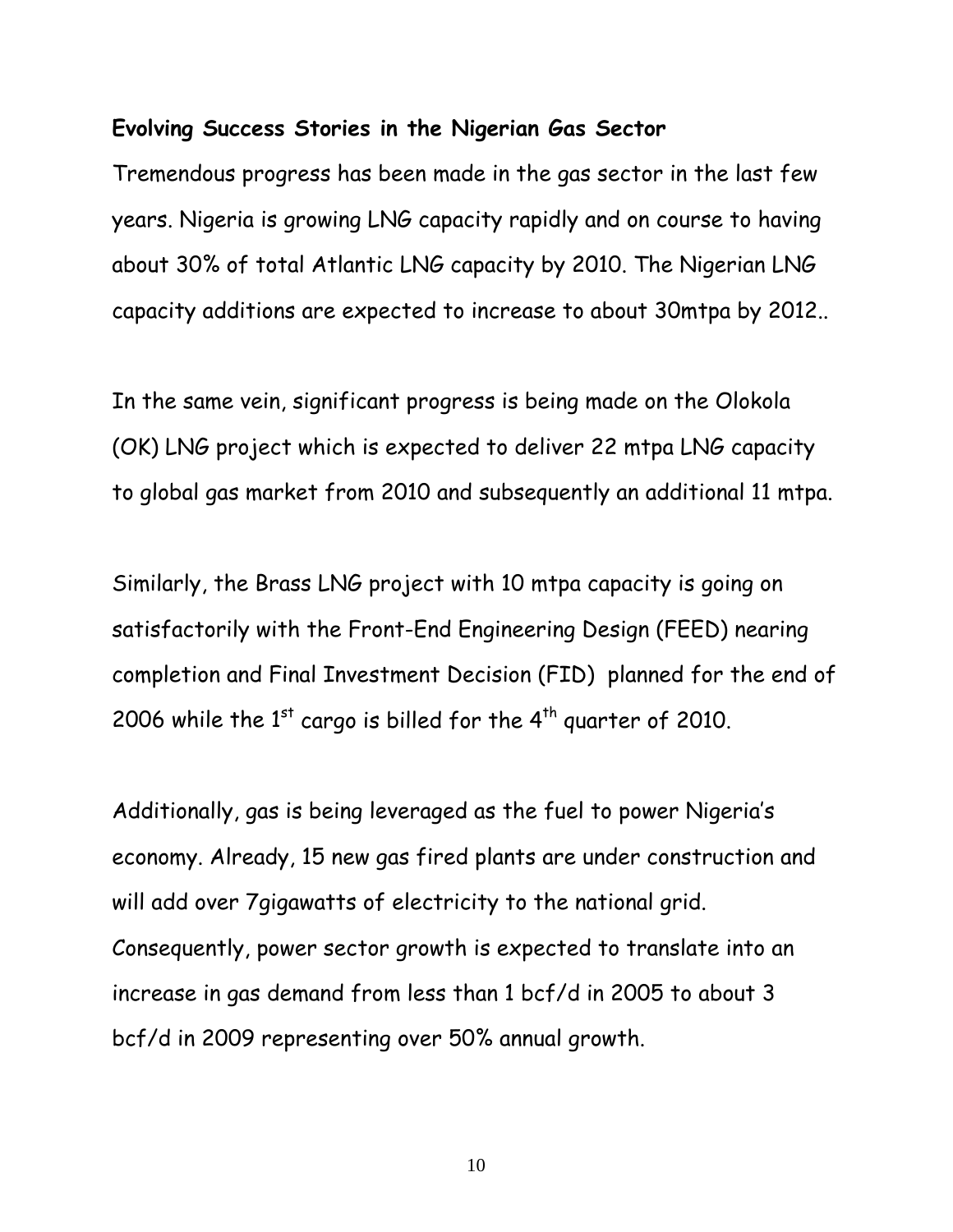Furthermore, the fertilizer sector with expected demand of over 1 bcf/d day in 2010 is also targeted as a critical infrastructure sector that will have multiplier effects and positively impact economic growth via the agricultural sector.

On the regional front the oil and gas industry is progressing on three key gas projects. These are the West African Gas Project (WAGP), the Trans- Saharan Gas Project to Europe via Algeria and Gas supply to Equatorial Guinea. The WAGP which is a 630 km pipeline is expected to deliver gas to Benin, Ghana and Togo by  $1<sup>st</sup>$  quarter 2007. The project which will ultimately to monetize 580 mmscf/d and provide a platform for regional cooperation and economic growth is now under construction.

Similarly, discussions are ongoing for the supply of about 600 mmscf/d to Equatorial Guinea in 2009. Already, Heads of Agreement between the two countries is expected to be signed shortly. NNPC also plans to commence exploration and production operations in Equatorial Guinea which will internationalize NNPC operations.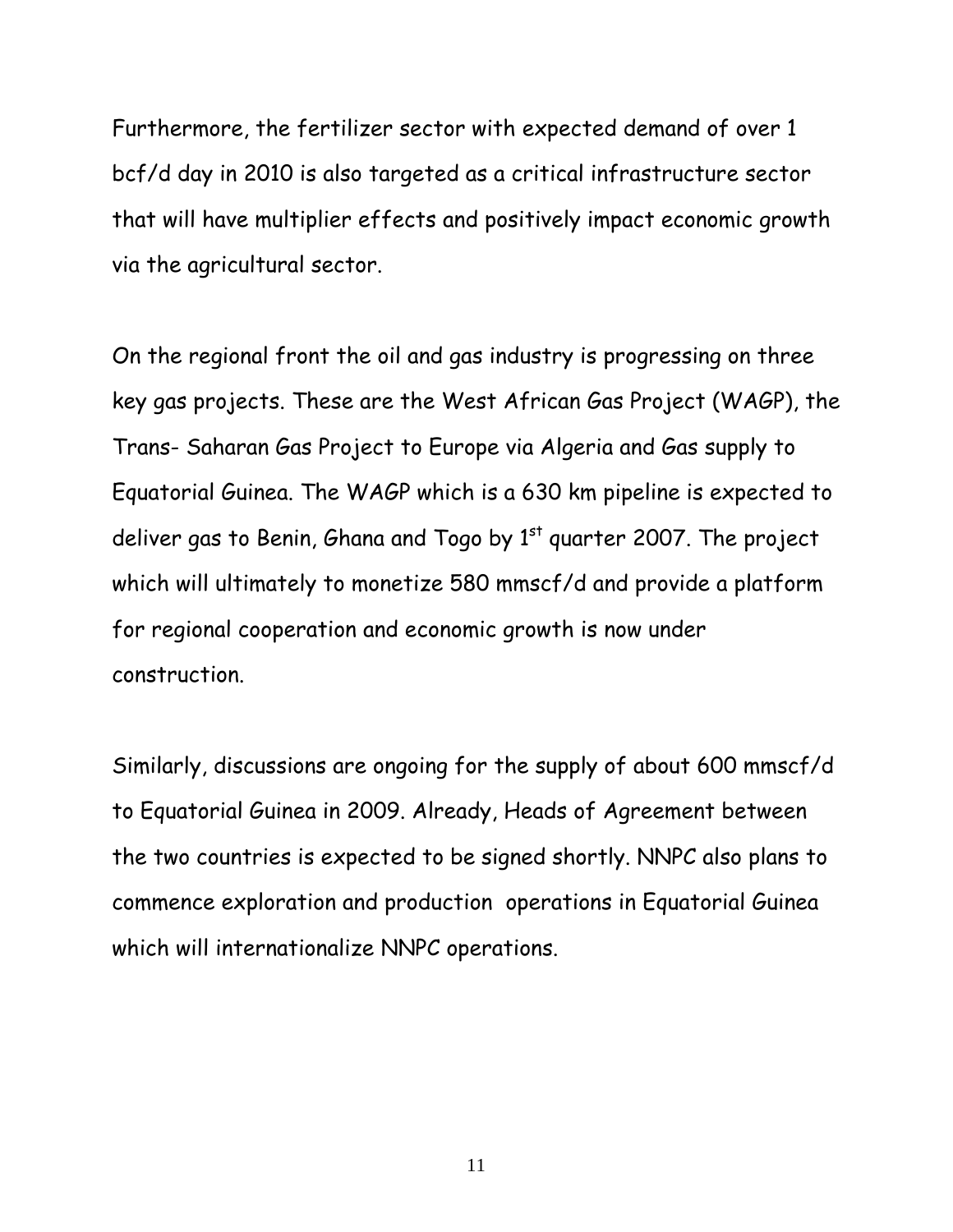More importantly, the gas sector is attracting new players which will increase competition and stimulate more gas supply and utilization system in Nigeria.

In conclusion, the foregoing is translating into a rapid evolution of the Nigerian gas sector. Not only is demand for gas expected to increase from 1.5 bcf/d to 15 bcf/d by 2010, gas flares are down to 40% and will continue to drop, with a view to achieving flare out by 2008. Additionally, the anticipated 25% annual growth rate in Nigeria's gas demand by 2010 (about the highest in the world) is expected to generate about \$13 billion annually by 2012.

# **Socio-Economic Development in the Niger Delta**

Although the recent unrest in the Niger Delta is a challenge. Equally, high level dialogue which is ongoing, signals hope for peaceful and sustained resolution. There has been significant progress through key initiatives such as the local content drive, increased local participation, establishment of skills acquisition centres etc.

Already, the oil industry has changed its social investment strategy from "Community Assistance" (CA) to "Sustainable Community Development" (SCD). This is a more robust approach in dealing with the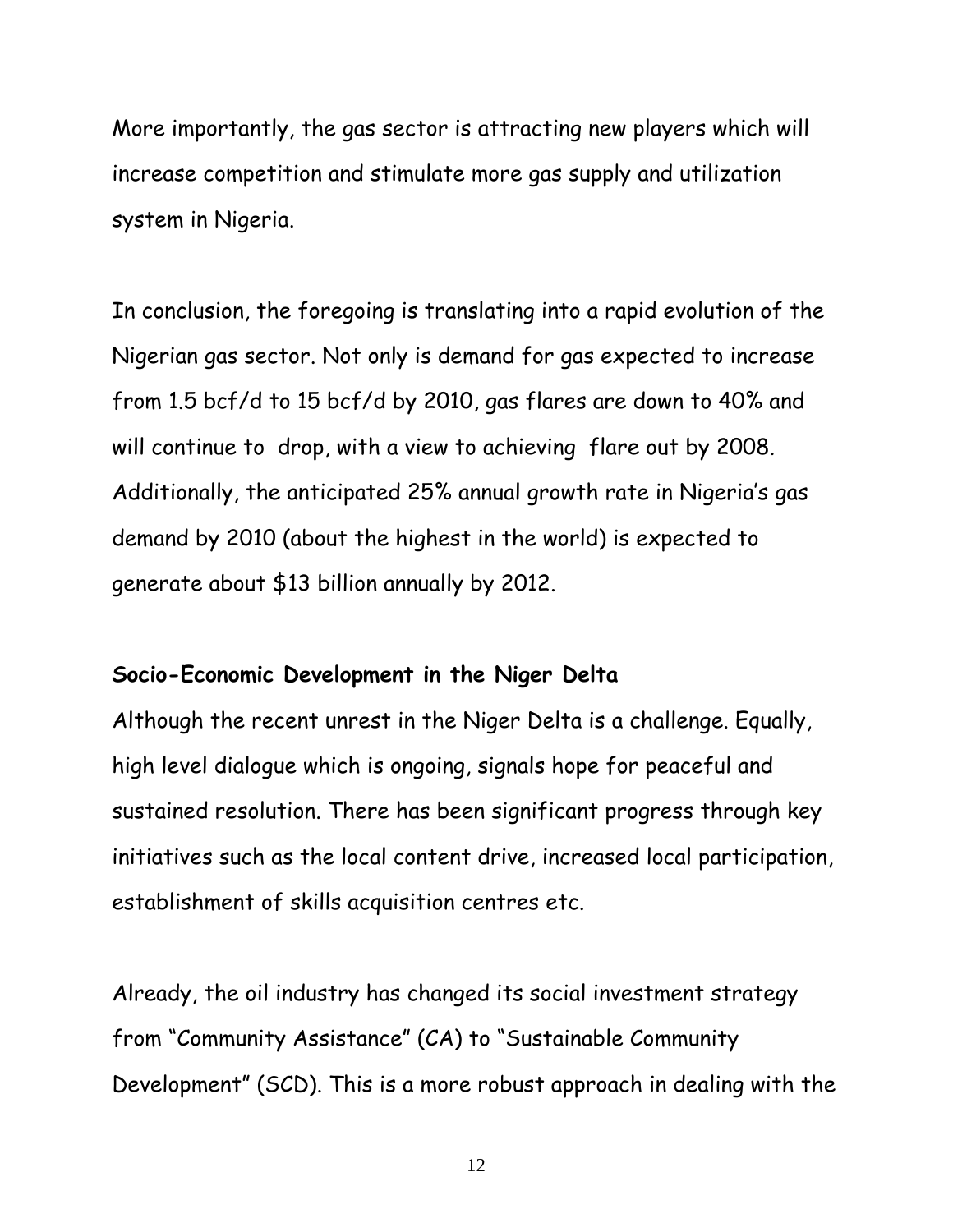Niger Delta which has resulted in more sustained gains for the industry. The SCD approach places emphasis on greater consultation and needs analysis prior to agreeing to Memorandum of Understanding (MOU); empowering communities to do things for themselves; local capacity building to ensure sustainability and multiplier effects of interventions; use of NGOs as key implementing mechanism and operational synergy with Niger Delta Development Commission (NDDC).

On its part, the Government has recently proposed bold and far reaching Presidential initiative for the region. The Federal Government's intervention is addressing issues of unemployment, infrastructure, agriculture, power, water resources and development projects. All these initiatives which have been well received by stakeholders have had positive effects of dousing tension in the region. Other stakeholders like the Federating States, the oil industry and Non-Governmental Organizations (NGOs) are expected to announce their contributions by July 2006.

# **Concluding Remarks**

Distinguished Ladies and Gentlemen, Nigeria possesses tremendous oil and gas potentials and has had significant capacity additions in the last few years. The industry is also being realigned to ensure sustainability